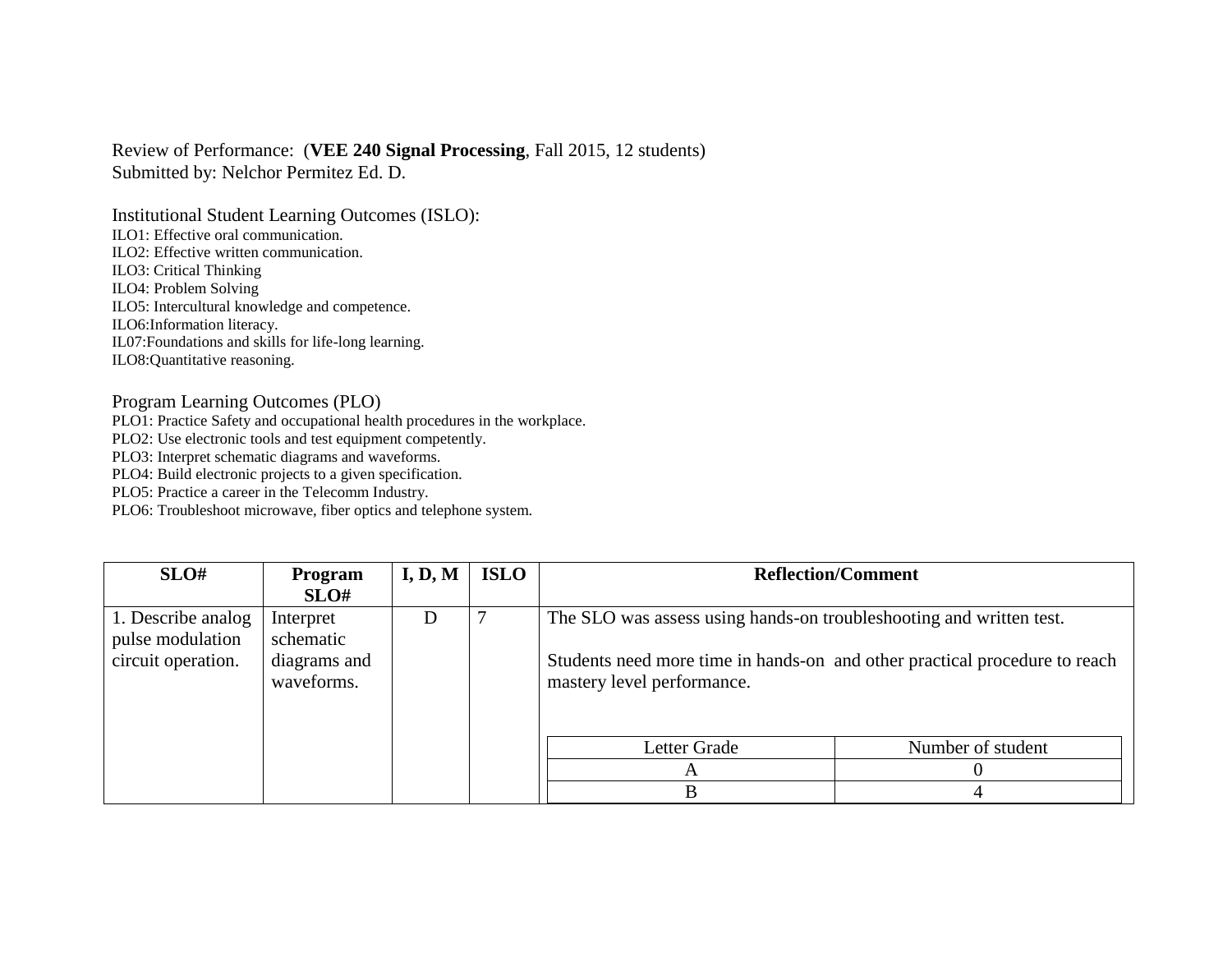|                                                                                                                   |                                                           |   |   | $\overline{C}$                                                                                                                                                                                            |                                            |
|-------------------------------------------------------------------------------------------------------------------|-----------------------------------------------------------|---|---|-----------------------------------------------------------------------------------------------------------------------------------------------------------------------------------------------------------|--------------------------------------------|
|                                                                                                                   |                                                           |   |   | D                                                                                                                                                                                                         |                                            |
| 2.<br>Describe<br>Pulse coded<br>modulation (PCM)<br>circuit, operation<br>and<br>troubleshooting<br>PCM circuit. | Interpret<br>schematic<br>diagrams and<br>waveforms.      | D |   | The SLO was assess using hands-on troubleshooting and written test.<br>Students need more time in hands-on and other practical procedure to reach<br>mastery level performance.<br>Letter Grade<br>A<br>B | Number of student<br>$\boldsymbol{0}$<br>4 |
|                                                                                                                   |                                                           |   |   | $\mathbf C$<br>D                                                                                                                                                                                          | 8<br>$\overline{0}$                        |
|                                                                                                                   |                                                           |   |   |                                                                                                                                                                                                           |                                            |
| 3. Describe Delta<br>modulation (DM)<br>circuit, operation ar<br>troubleshoot DM                                  | M<br>Interpret<br>schematic<br>diagrams and<br>waveforms. |   | 7 | The SLO was assess using hands-on troubleshooting and written test.<br>Students need more time in hands-on and other practical procedure to reach<br>mastery level performance.                           |                                            |
| circuit.                                                                                                          |                                                           |   |   | Letter Grade                                                                                                                                                                                              | Number of student                          |
|                                                                                                                   |                                                           |   |   | A                                                                                                                                                                                                         | $\theta$                                   |
|                                                                                                                   |                                                           |   |   | $\, {\bf B}$                                                                                                                                                                                              | 3                                          |
|                                                                                                                   |                                                           |   |   | $\mathsf{C}$                                                                                                                                                                                              | 9                                          |
|                                                                                                                   |                                                           |   |   |                                                                                                                                                                                                           |                                            |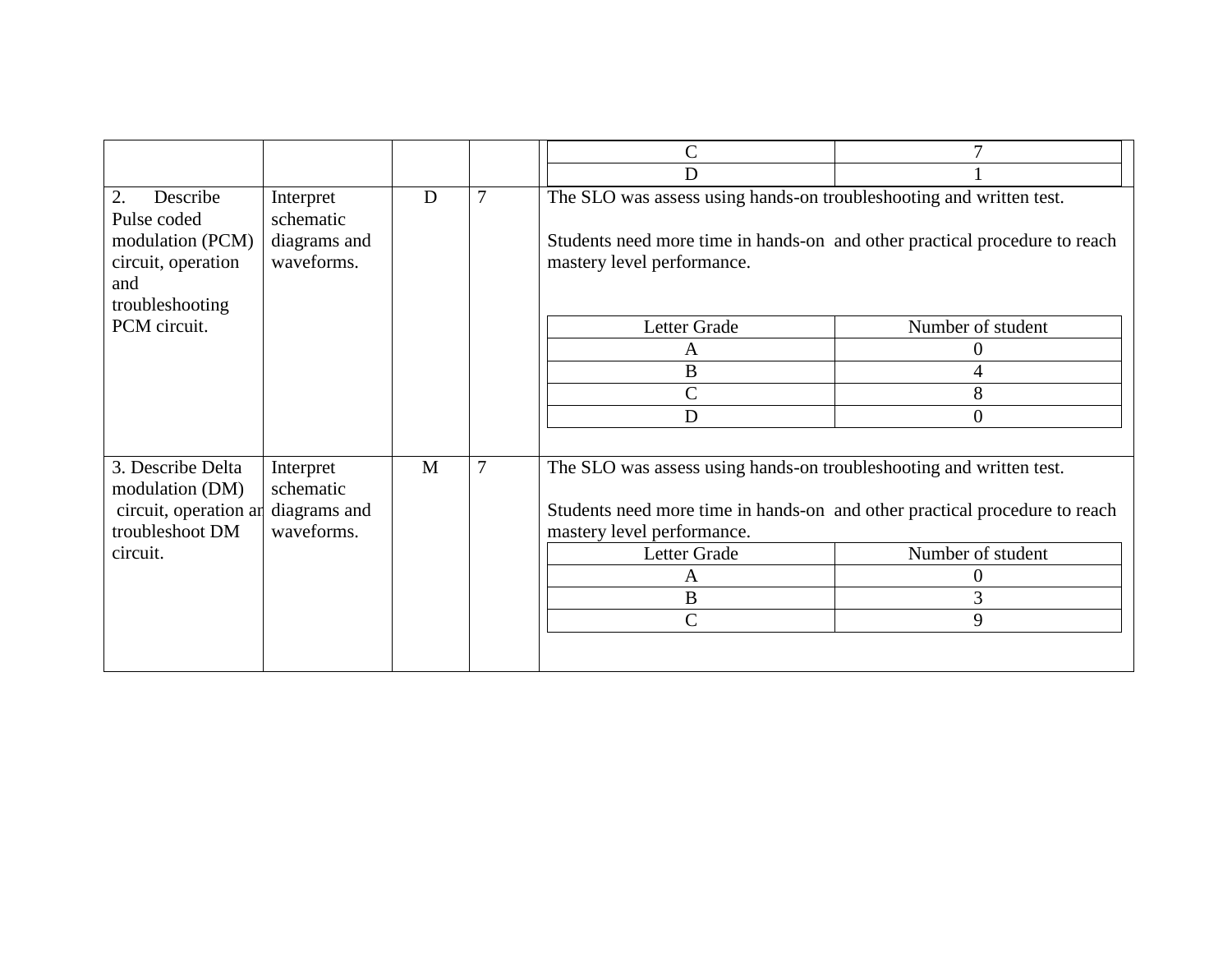| Describe FSK<br>4:<br>(Frequency shift  | Interpret<br>schematic | M |                | The SLO was assess using hands-on troubleshooting and written test.        |                   |  |
|-----------------------------------------|------------------------|---|----------------|----------------------------------------------------------------------------|-------------------|--|
| keying) circuit,                        | diagrams and           |   |                | Students need more time in hands-on and other practical procedure to reach |                   |  |
| operation and<br>troubleshoot           | waveforms.             |   |                | mastery level performance.<br>Letter Grade                                 | Number of student |  |
|                                         |                        |   |                |                                                                            |                   |  |
| FSK circuit                             |                        |   |                | A                                                                          |                   |  |
|                                         |                        |   |                | B                                                                          |                   |  |
|                                         |                        |   |                | $\mathsf{C}$                                                               |                   |  |
|                                         |                        |   |                | F                                                                          |                   |  |
|                                         |                        |   |                |                                                                            |                   |  |
| 5. Describe Phase<br>shift Keying (PSK) | Interpret<br>schematic | M | $\overline{7}$ | The SLO was assess using hands-on troubleshooting and written test.        |                   |  |
| circuit, operation                      | diagrams and           |   |                | Students need more time in hands-on and other practical procedure to reach |                   |  |
| and                                     | waveforms.             |   |                | mastery level performance.                                                 |                   |  |
| troubleshoot PSK                        |                        |   |                | Letter Grade                                                               | Number of student |  |
| circuit.                                |                        |   |                | A                                                                          |                   |  |
|                                         |                        |   |                | B                                                                          |                   |  |
|                                         |                        |   |                | $\mathcal{C}$                                                              |                   |  |
|                                         |                        |   |                | $\mathbf{F}$                                                               |                   |  |
|                                         |                        |   |                |                                                                            |                   |  |